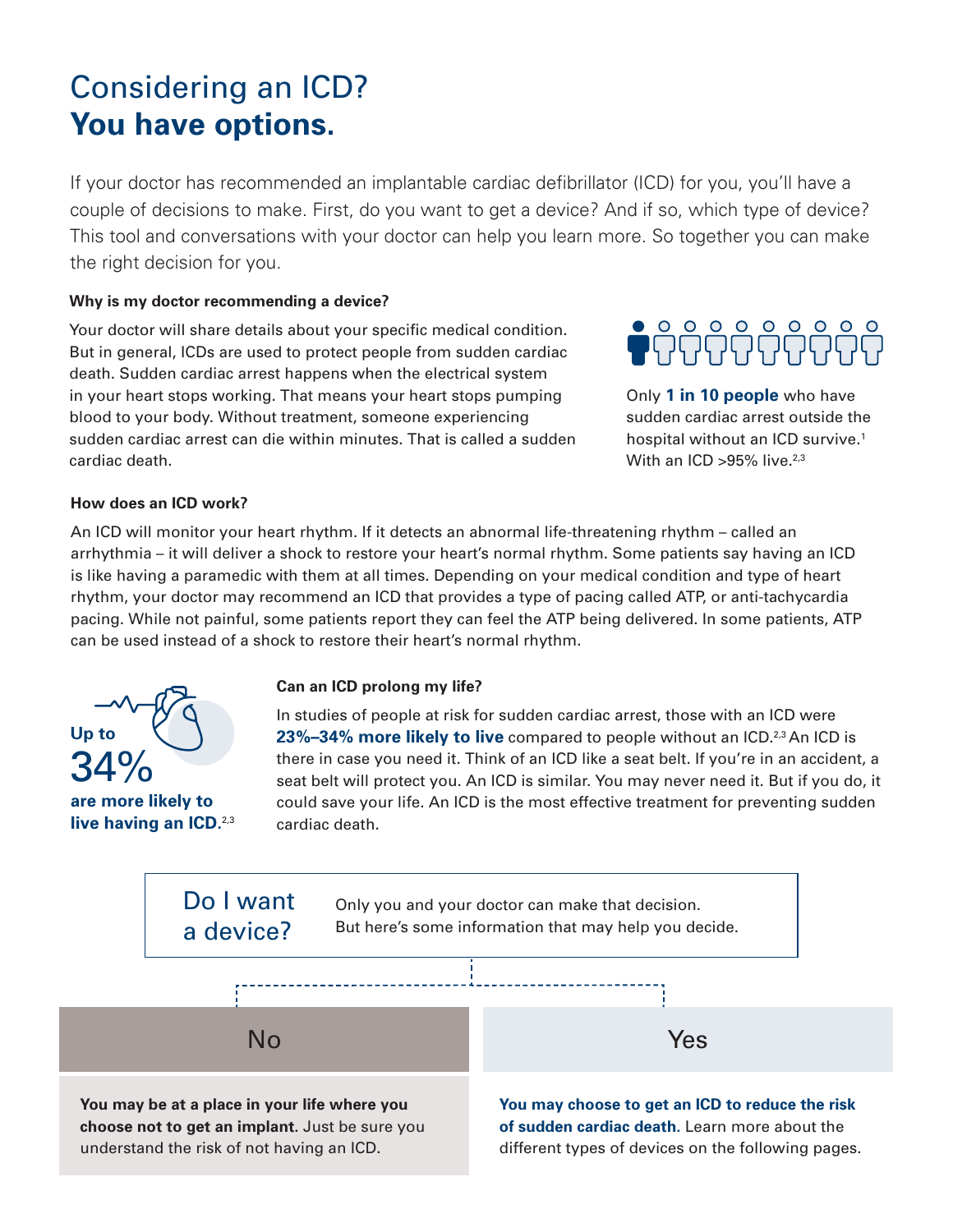# S-ICD or TV-ICD?

If you choose to get an ICD, you have two options: subcutaneous (S-ICD) and transvenous (TV-ICD). The main difference between the two devices is where the lead – that's the wire that will deliver the shock to your heart – is placed. With a TV-ICD, the lead is placed inside the heart. An S-ICD's lead does not touch the heart; it is placed under the skin on your chest (refer to pictures below).



\*Battery longevity dependent on device manufacturer, device settings, and amount of pacing required.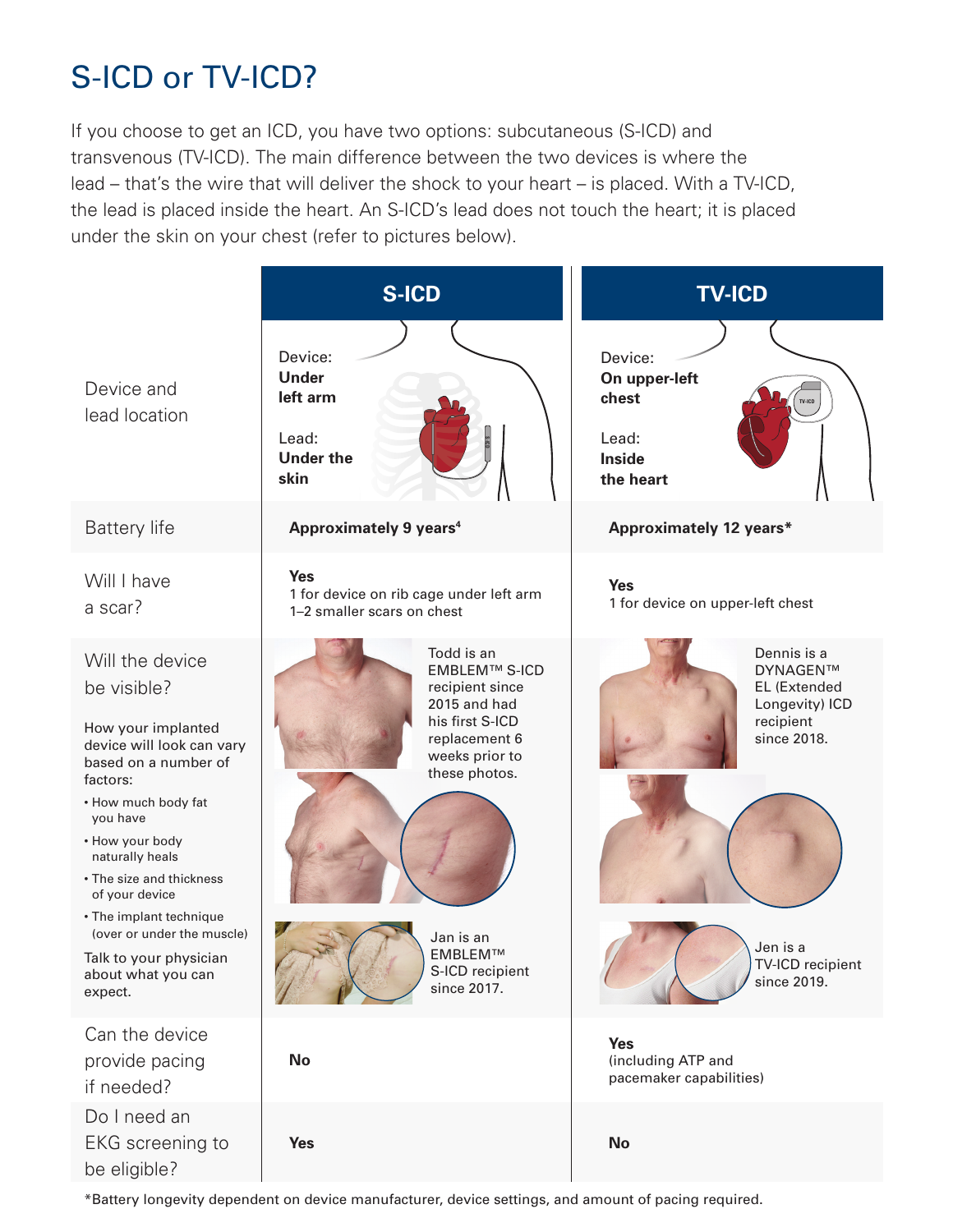# Frequently Asked Questions

## **Is surgery required?**

Yes, a minor surgery is required to implant the ICD system. It takes a couple of hours. You might need to stay overnight in the hospital. After the surgery, it is likely that you will feel pain or discomfort, which will go away over time.

## **Will the ICD be visible?**

For most people, there is a scar where the ICD is placed. There may also be a bump under your skin. How visible that bump is depends on your body type. Although it's not visible, you may feel the S-ICD electrode on your chest. **To see more images of the device implanted on other body types, scan the QR code at the bottom of this page or visit** www.sicdsystem.com/en-US/subcutaneous-difference/implantabledefibrillator-faqs.html.

### **Is getting a shock painful?**

People report a wide range of experiences. Some describe it as a mild thump, while others describe it as a kick in the chest. While the shock may be painful, it's over in an instant.

### **How likely am I to receive therapy (shock or ATP) from my ICD?**

Your doctor can best answer this question based on your type of heart condition.

### **What are the risks?**

Every surgical procedure has some risks. This includes infection and bleeding. In the rare case your ICD becomes infected, removal may be required. Because the TV-ICD leads are inside the heart, removal is more complicated than removing the S-ICD leads, which are under the skin. While uncommon, your ICD could deliver a shock when not necessary, which is called an "inappropriate shock." Ask your doctor for more information.

#### **How long will recovery take?**

Full recovery normally takes 4–6 weeks. Be sure to follow your doctor's instructions. Ask about resuming normal activities based on your specific situation.

#### **Will having an ICD limit my ability to exercise and do other activities?**

Your doctor may ask you to avoid strenuous activity, especially upper-body activity, for a few months after the procedure. This is so you have time to heal. After that, you may be able to do most of the things you did before your implant.

Your underlying heart condition and device will factor into the type and amount of exercise you can do. Be sure to talk to your doctor about what level of physical activity is best for you. If the S-ICD is selected, your doctor may recommend an exercise test to check the settings on your implanted device for the heart rate you achieve during activity.

# **Can the ICD be turned off?**

Yes, it can be turned off at any time without surgery.